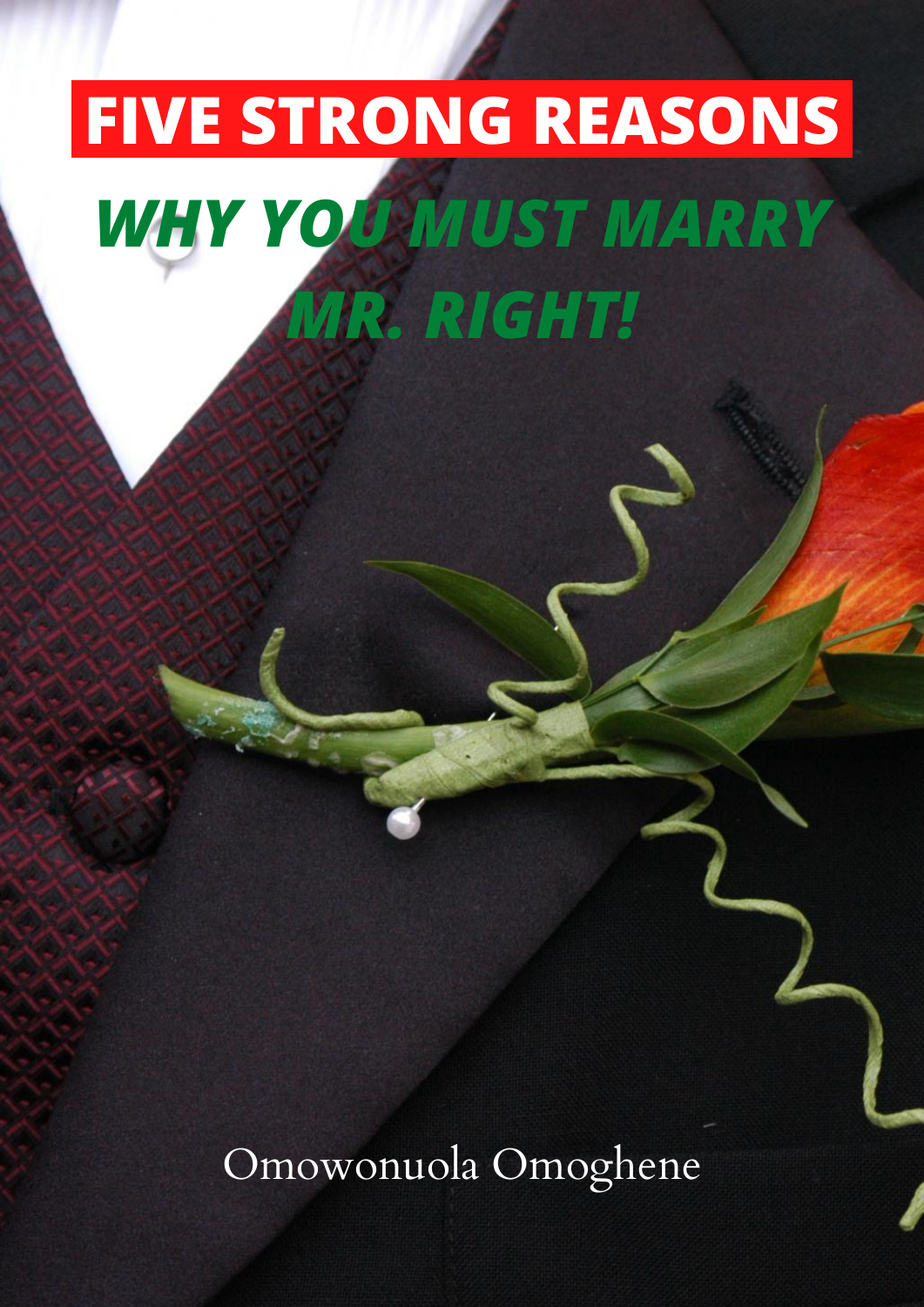#### **Five strong reasons why you must marry Mr. Right.**

**Omowonuola Omoghene**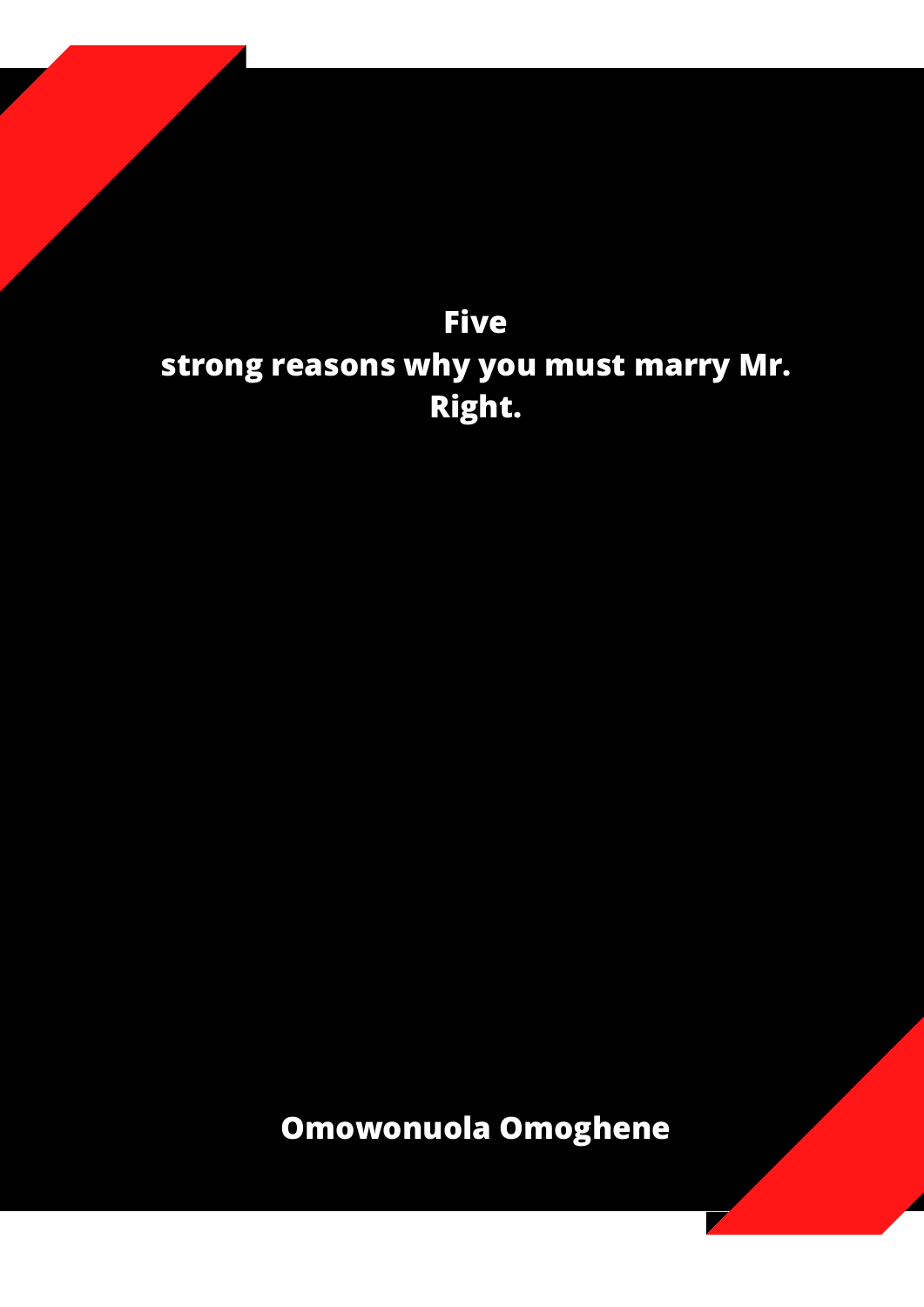#### **Five strong reasons why you must marry Mr. Right Copyright © 2020, by Omowonuola Omoghene All rights reserved**

No part of this publication may be reproduced or transmitted in any form or by any means, electronic or mechanical, including photocopying, recording, or any information storage or retrieval system, except for brief quotations in the books and critical reviews, without permission in writing from the author.

Unless otherwise indicated, scripture quotations are taken from the New Living Translation version (NLT).

Designed by Omowonuola Omoghene.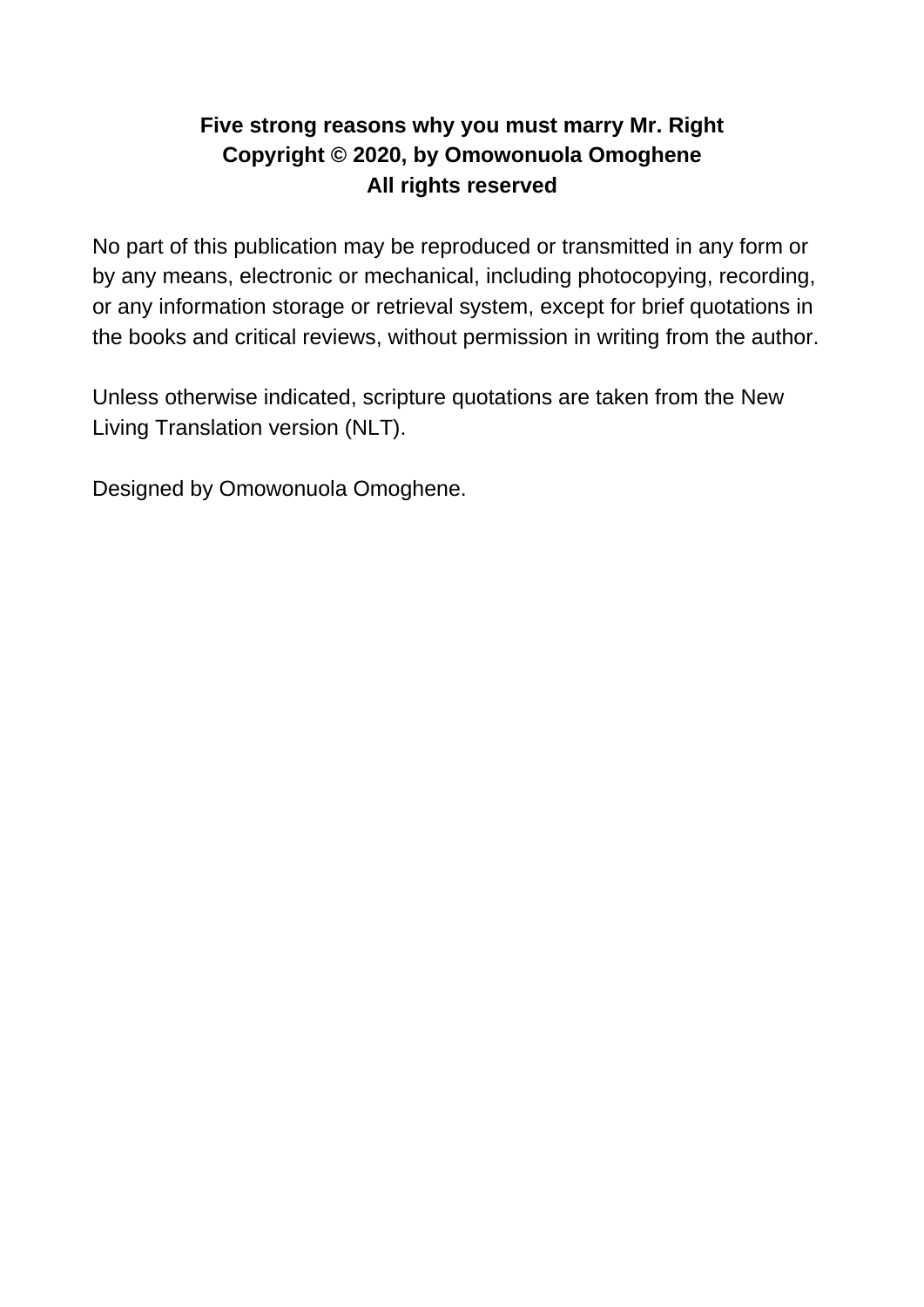## **DEDICATION**

To God Almighty, the source and giver of inspiration.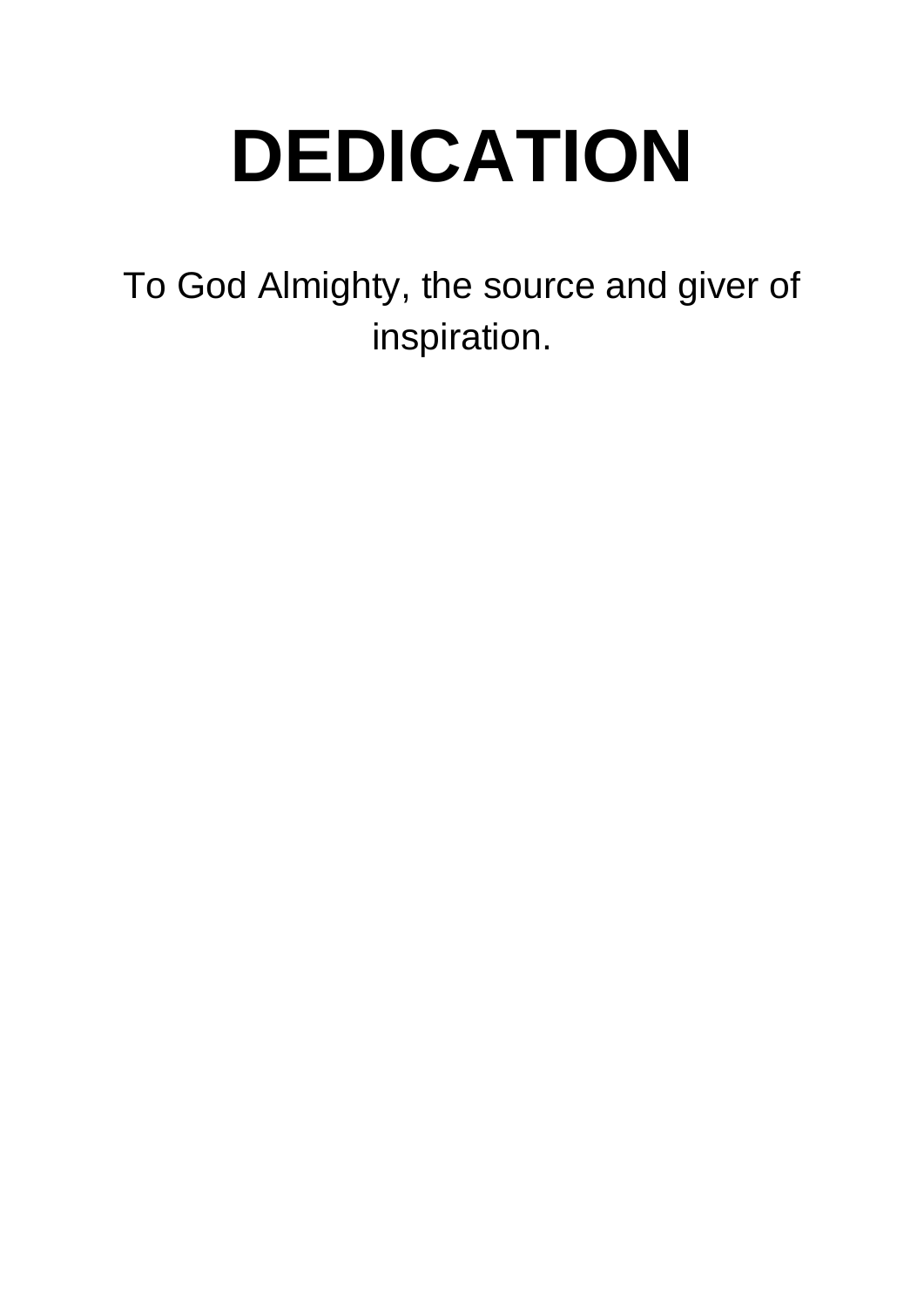# **ACKNOWLEDGEMENTS**

My darling husband, Mr. O, thank you for allowing me to give expression to my God-given talent.

Zoe, thank you for being patient with mommy and her laptop.

Baby on the way, thank you for being a constant reminder that now is the best time to work on this.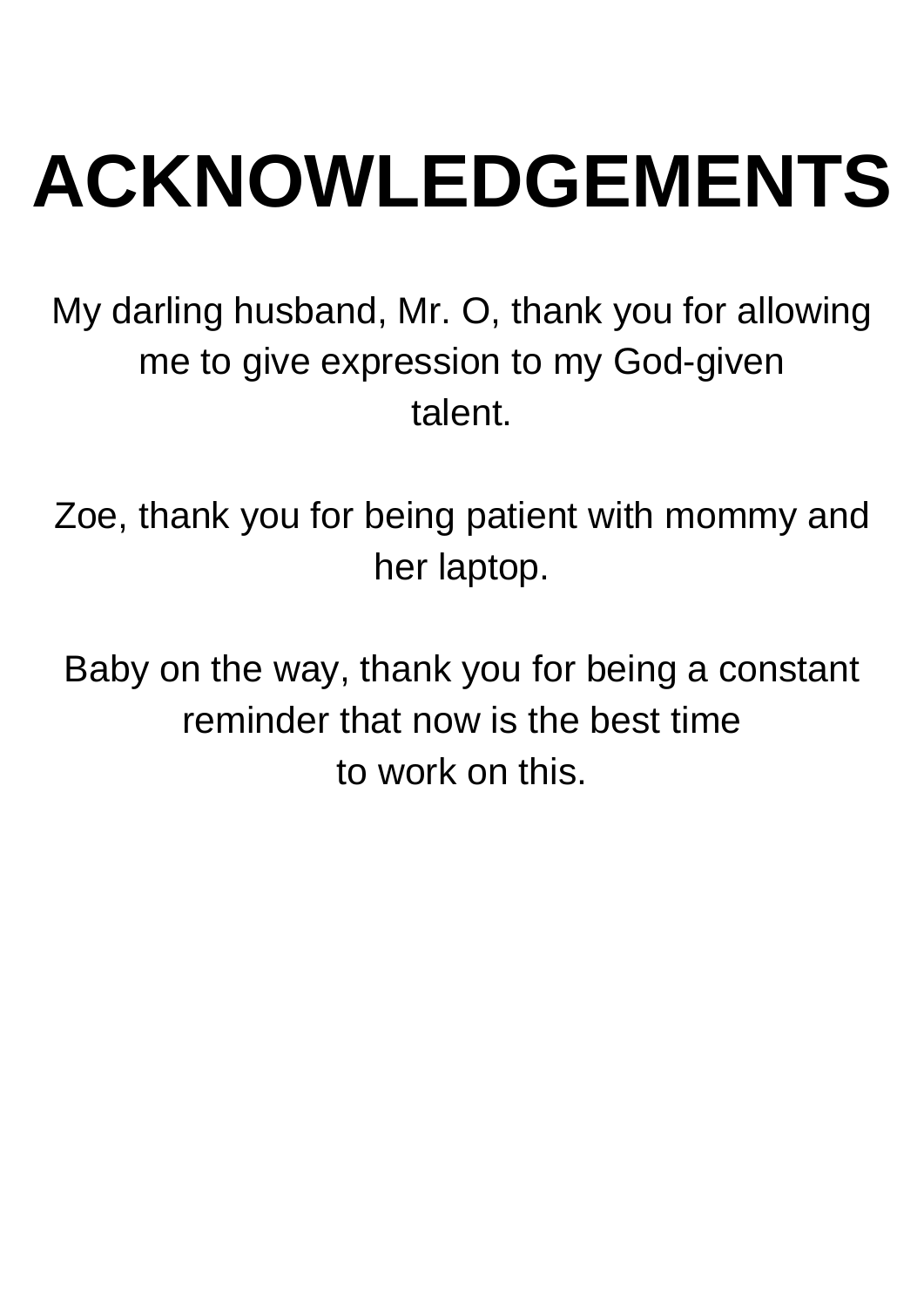### **INTRODUCTION**

This little book is for you if you have gone from one relationship to another, experienced heartbreak after heartbreak and you are beginning to wonder if the kind of man you desire and deserve is out there.

He is and I do not want you to settle for less. You shouldn't have to manage in any relationship and this book will show you five strong reasons why.

Are you ready? Let us dig in!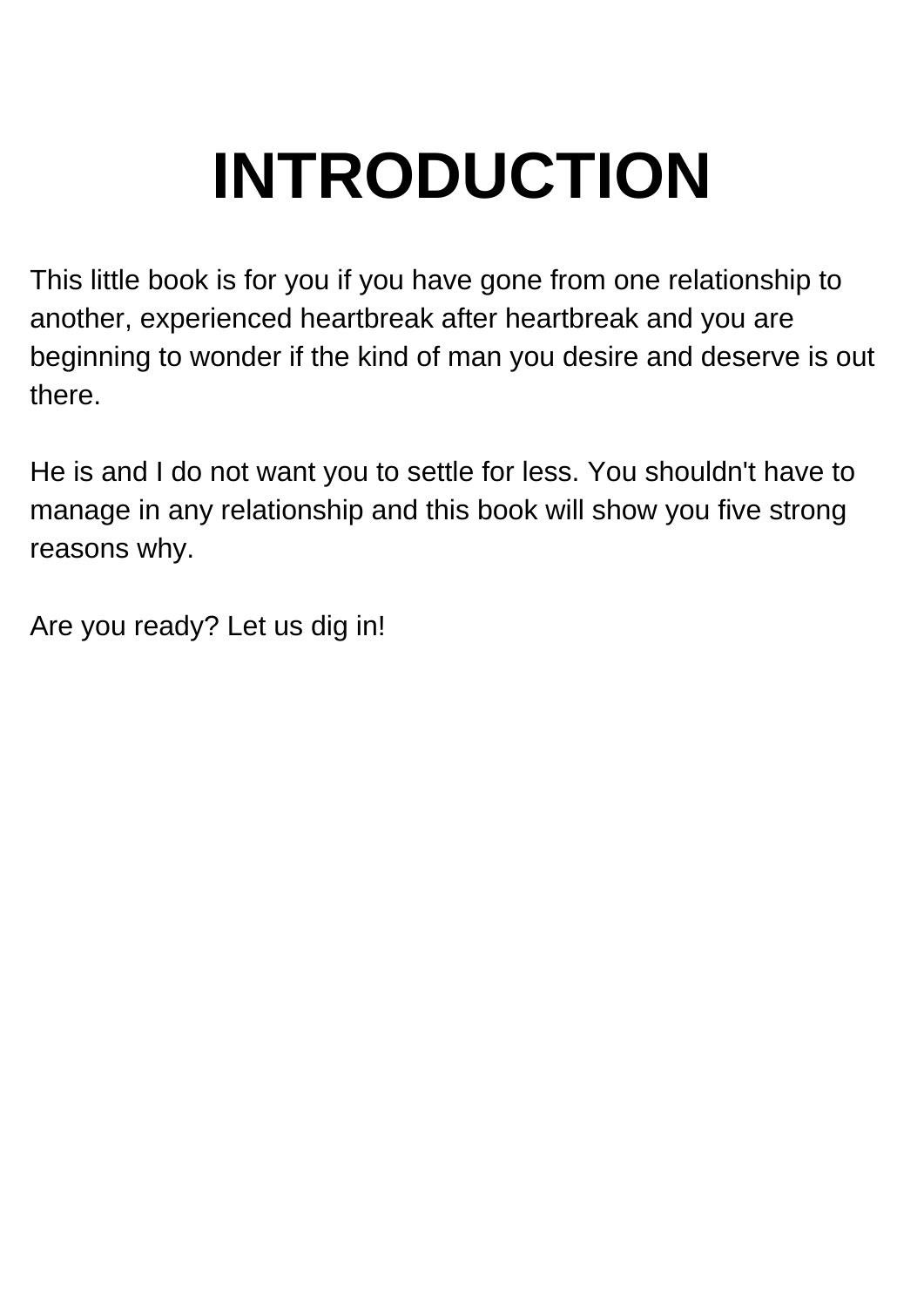

### To enhance your life,dreams and goals.

The right man will enhance your life in every way while the wrong one will hinder you.

 When I was single, this was one strong reason that helped me control my feelings and focus on the facts before saying yes to courtship and marriage. I knew God has big plans for me. I knew my calling and I knew I needed someone who is more than willing to go all the way to support and enhance it.

I had seen examples of women who could "have gone far" in their lives but for their husbands who don't add any value, yet hinders them due to insecurity issues. I decided that wasn't going to be me.

It doesn't have to be you either. God has big plans for your life, and He knows that as a wife those plans will have to be submitted under your husband's authority.

Hence you must make a firm decision that you will marry the right man for you. No matter how long you've waited, it cannot be compared to the remaining years you have on earth.

So, you must ensure that this guy you're considering will enhance your life, dreams and goals. You must ensure that he will not hinder you. You must ensure that he'd be an addition not a subtraction, a contributor not a destroyer, an up lifter and promoter not a hinderer.

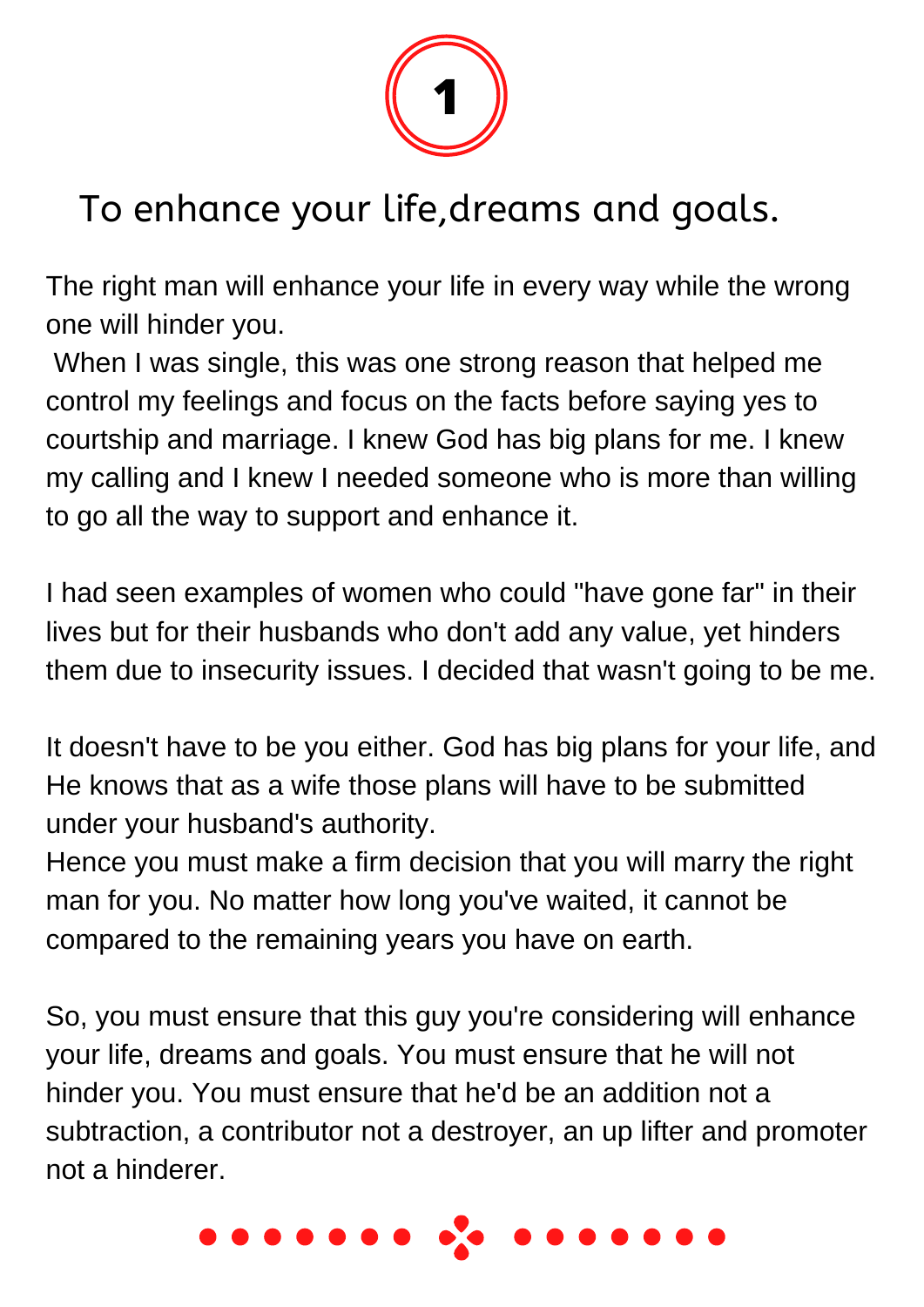Here's what the Bible says about this:

"Two people are better off than one, for they can help each other succeed" Ecclesiastes 4:9 NLT

And you can know from now if this person will help you succeed. Just answer these questions honestly:

Does he listen when you share ideas, goals, projects God lays on your heart etc.?

Does he share ideas with you about how to implement such?

Does he check on your progress in the things you're doing now?

Can you sense or see that he prays for you?

Do you even feel comfortable enough to share ideas and rub minds with him? Or is he already a distraction and a derailleur?

Is the relationship causing you so much trouble that you can't even think of personal plans and goals? Answer honestly!

I am blessed to be married to a man who enhances my life. I know the blessing of being married to someone who is invested mentally, physically, emotionally, financially and spiritually to see that I achieve the things God lays on my heart to do. I am able to pursue everything I desire because he helps me, just as I help him too.

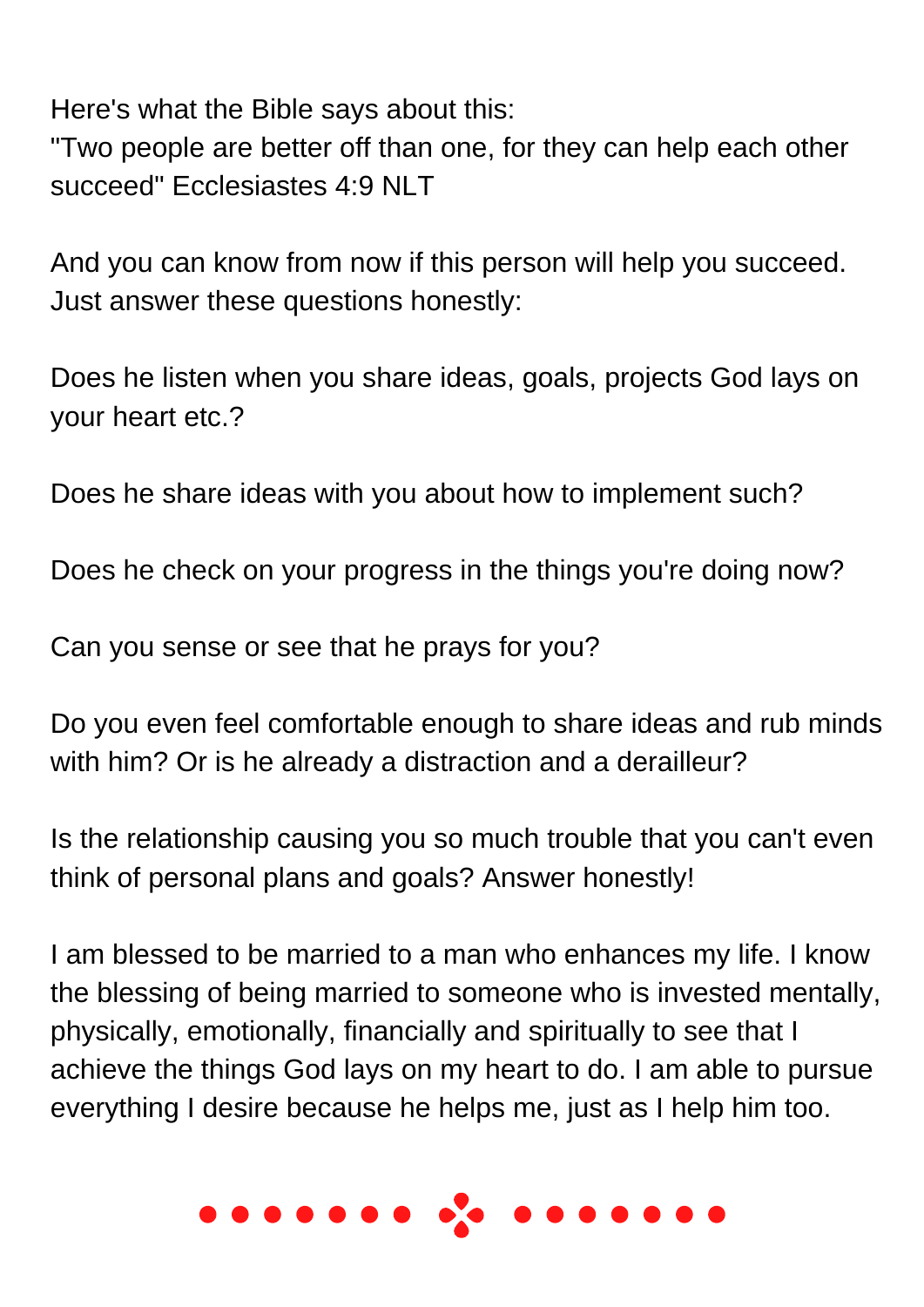With all my heart, I want you to experience this as well, so pls, for this very crucial reason, put your feelings aside and take another good look at his character and behavior towards you before you decide.

The right man will enhance your life while the wrong one will hinder you! You will not make the wrong choice in Jesus name.

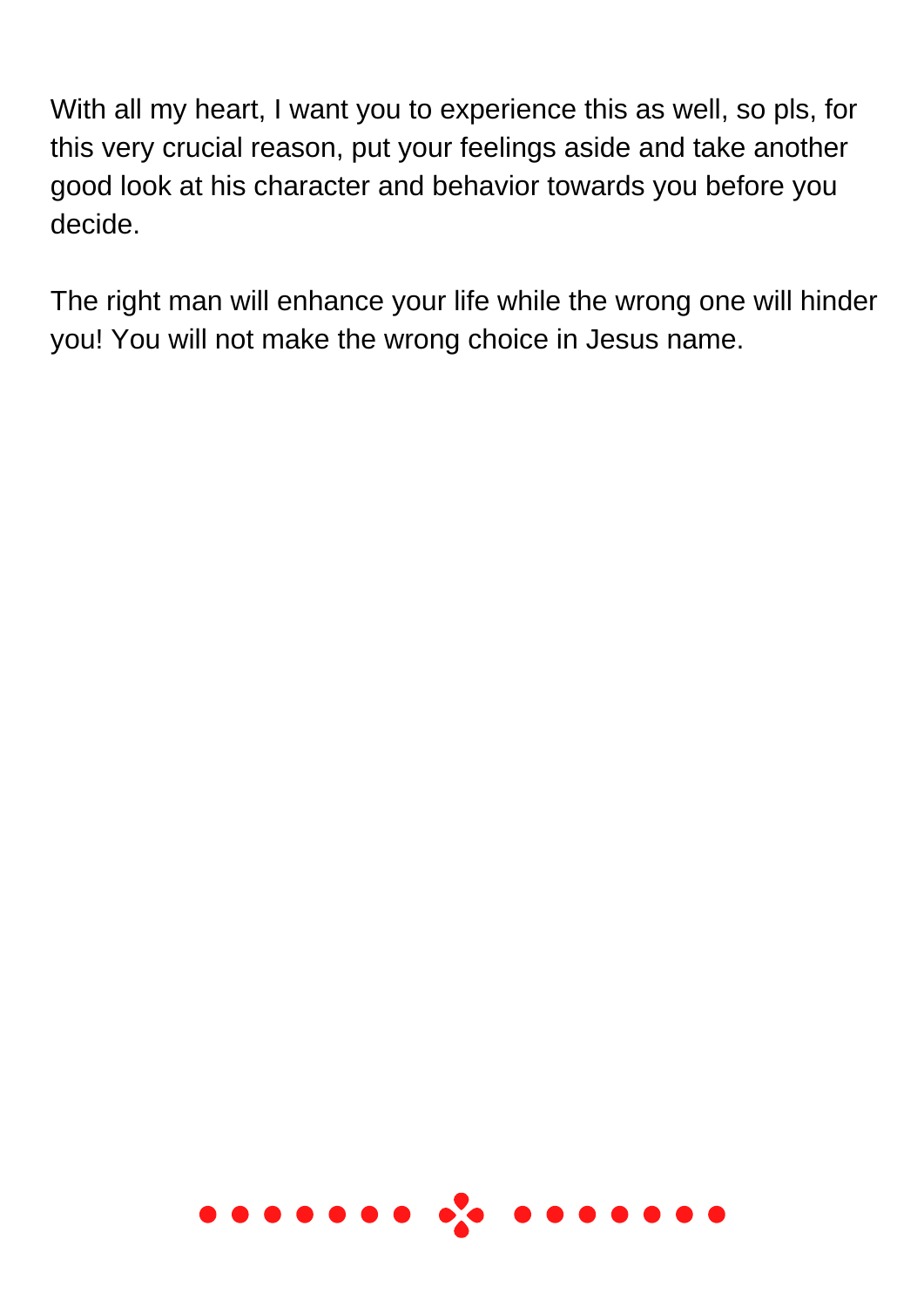

#### To secure your children's future.

Your children are going to be responsible for the consequences of every choice they make in life, but there is one choice that will affect their lives positively or negatively that they can't make for themselves. Only you make that choice for them: who will be their dad?

I cannot begin to stress the importance of this. Every father leaves an indelible mark on their children either positively or negatively. Their presence leaves a mark and their absence does too!

Sis, you are not just choosing a husband for yourself, you must let it sink that you are choosing a father for your children. What kind of dad will this guy be? What kind of model will he be? Would you want your son to be just like him?

Hear what God has to say concerning this: "Didn't the Lord make you one with your wife? In body and spirit, you are his. And what does he want? Godly children from your union. So, guard your heart; remain loyal to the wife of your youth". Malachi 2:15 NLT

Did you see that? God expects godly children from the marriage union! So, ask yourself is this someone I will be able to raise godly children with?

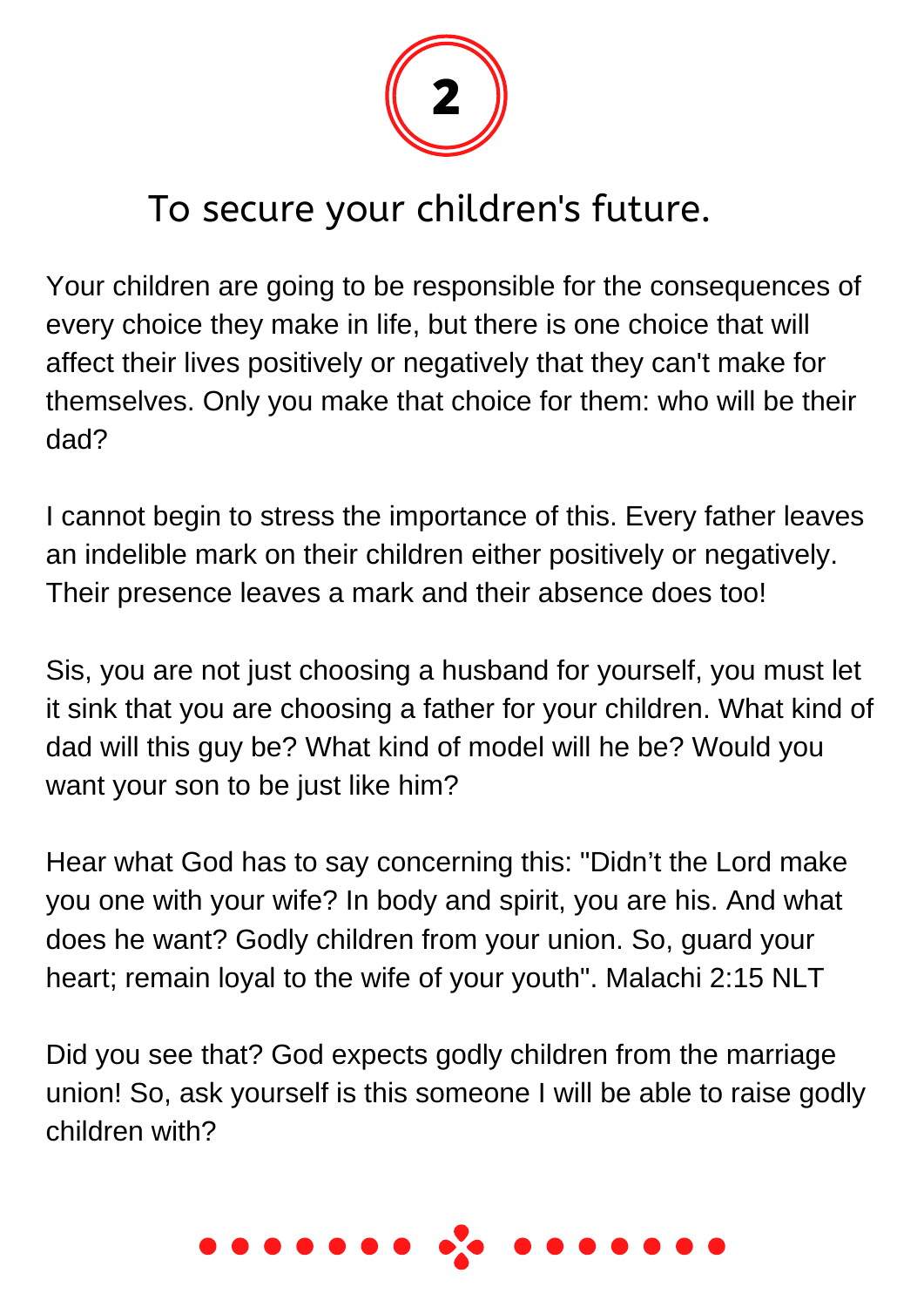

#### To secure your children's future.

Put aside all the love feelings you have for that guy for a moment and ask yourself, what kind of father will he be? Does he have enough self-discipline to instill discipline in his children, or will anything go with him?

Read what God said about Abraham as a father in Genesis 18:19! That is the kind of father you should choose for them.

Furthermore, does this guy have the inner strength to stick through hard times or will he bail on them when they need him just because its uncomfortable or tough? Assess him by his current character. If your mother had chosen him to be your father, will you be proud, or would you wonder "why mom"?

You owe it to them to choose someone they will be proud of, someone they can look up to, someone that will inspire them to reach for their highest dreams and fulfil their calling.

So, do not let this decision be about just you, or how he makes you feel. Choose with them in mind, because your choice will affect their lives.

For this second very crucial reason, you must decide that you will invest in knowledge to ensure that you choose the right man.

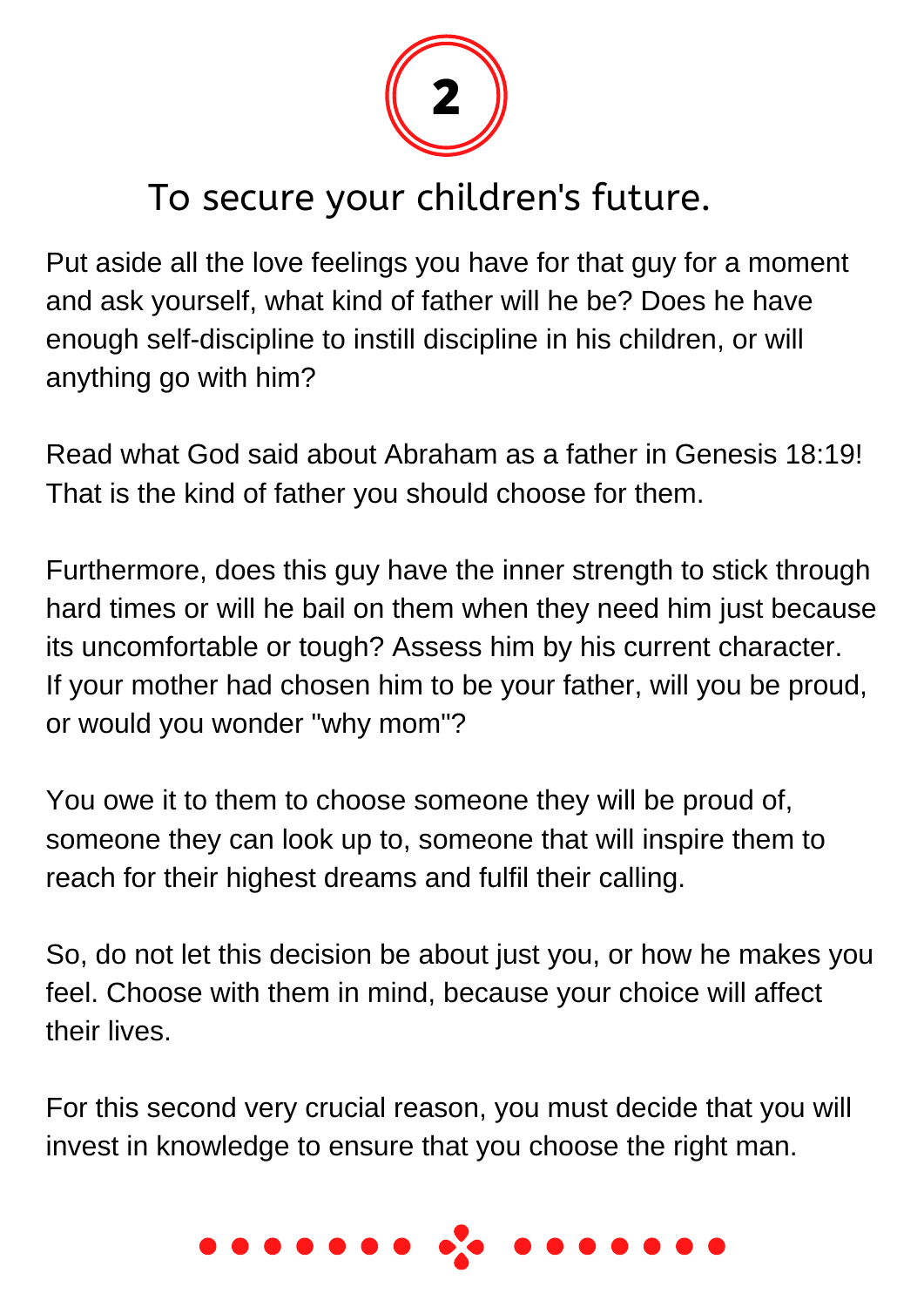

#### Your marriage will never leave you the same way.

You would either be changed positively or negatively by it.

Of all the physical influences for change in our life, I believe marriage to be the strongest. And it all has to do with who you are and who you choose to be married to.

Being married to the right man encourages and enhances your growth, because even though Mr Right isn't perfect, just as you aren't perfect, he will be willing to work through issues with you. He wouldn't just throw in the towel and give up when the going gets rough. He will want to grow with you as you both find better ways to deal with issues.

God uses your relationship with the right man to grow and groom you not just into the woman your husband needs, but into the woman the world needs.

Mr Right will also be supportive of you as you deal with your personal shortcomings, but the wrong man will always find a reason to aggravate and exaggerate your weaknesses. It'd be an opportunity for him to bring you down just to make himself look better. If you've experienced something like this, you'd know what I'm talking about.

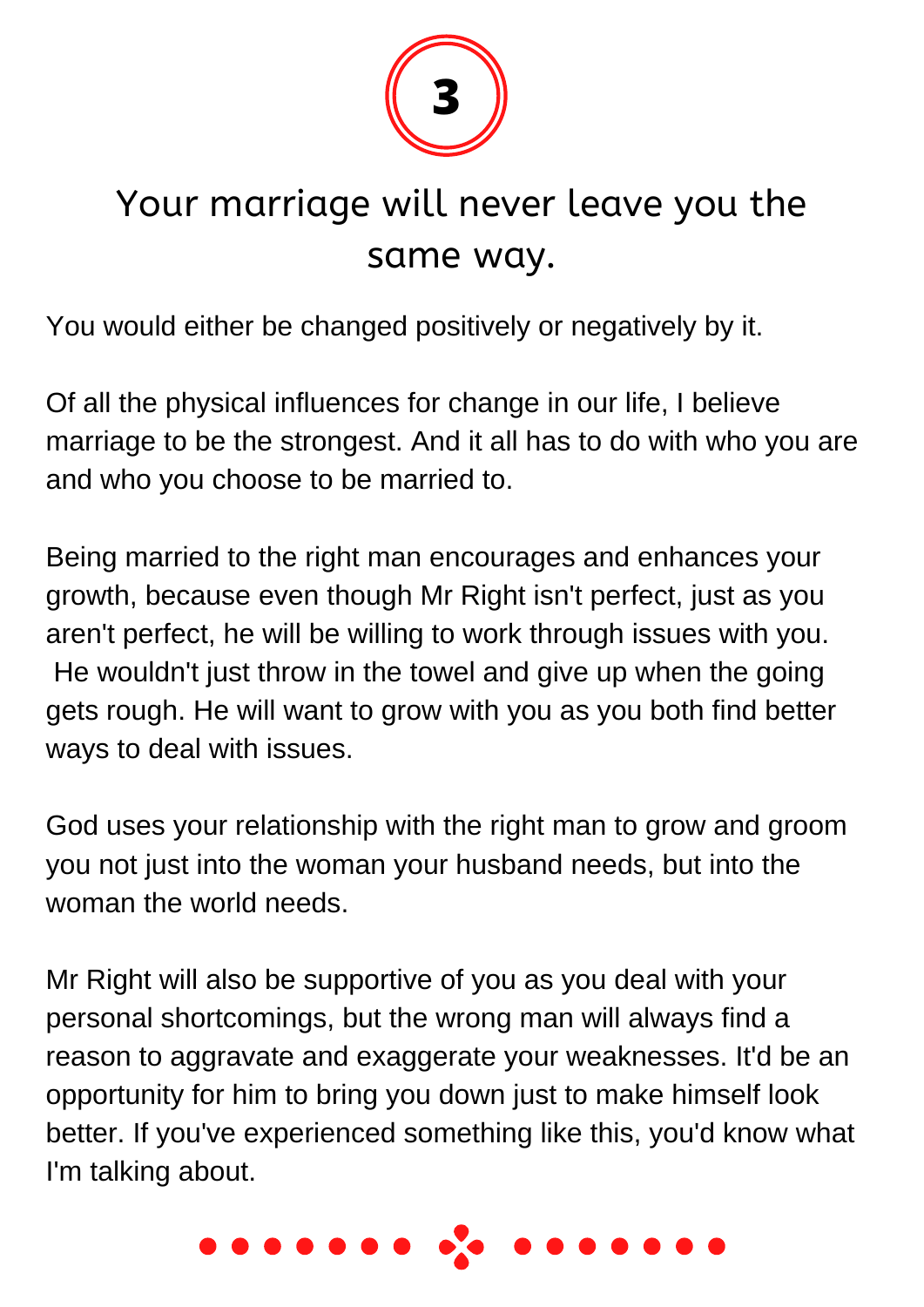

#### Your marriage will never leave you the same way.

You're not perfect. You have weaknesses, just as he does, therefore you need a man who will grow with you, be supportive of your personal growth and be an honest and loving accountability partner as you seek to become better.

Here's what God says about this: "If one person falls, the other can reach out and help. But someone who falls alone is in real trouble". Ecclesiastes 4:10 NLT

When you fall in character, Mr Right will be there to help pick you up and encourage your growth, but the wrong man will only kick you down further. You really are on your own when you're with the wrong man.

Be wise!

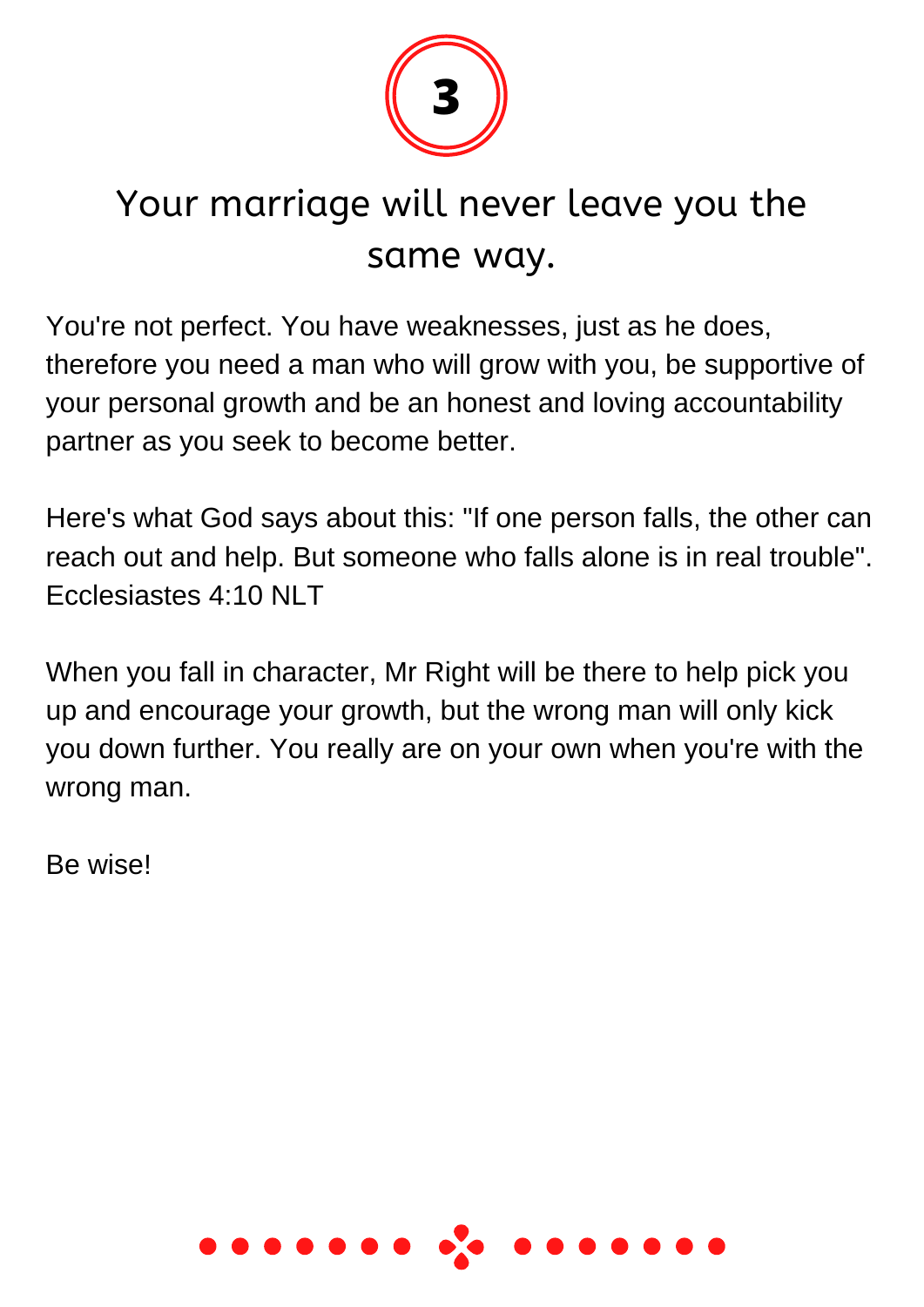

#### Life is a battlefield.

The fourth reason why you should be keen on marrying the right man is because life is a battlefield and marriage gives you the privilege of having your own personal back up in battle.

Here is what God says about this: "A person standing alone can be attacked and defeated, but two can stand back-to-back and conquer. Three are even better, for a triple-braided cord is not easily broken". Ecclesiastes 4:12 NLT

Marriage to the right man means you will not have to fight alone, you will always have someone in your corner, someone on your side, and with God you both can stand and conquer whatever comes your way.

The wrong man however will be the battle. Rather than help solve the problems, he'd help create them. So, when other life problems come, you both will be easily defeated and broken.

Life is not a walk in the park, challenges will definitely come. It is foolishness not to know this because even Jesus said to us "in this world you will have tribulations". John16:33. The best thing you can do for yourself is choose a fighter who will be on your side, who will fight alongside you not against you, who will not give up until victory is realized.

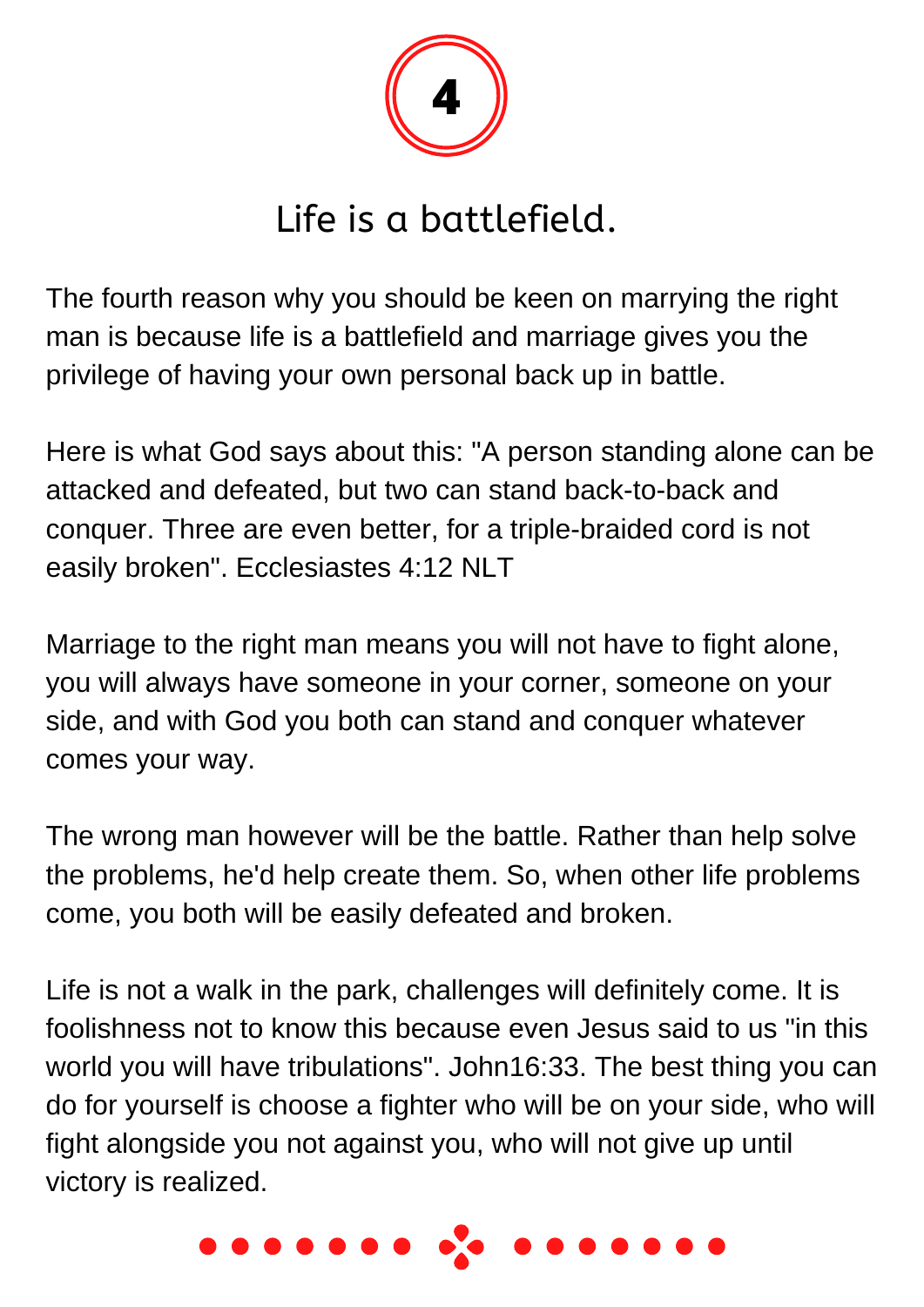

#### Life with Mr Right will be enjoyed not endured!

This is the fifth and final (for this season) reason why I believe you should be keen on marrying Mr Right, why you should be unwilling to just settle for anyone, why you should patiently wait to be found by him.

Here's what God says about this: "..Enjoy the wife you married as a young man." Proverbs 5:18(MSG). If he's to enjoy you, you're surely to enjoy him as well.

Challenges will come, that's a given, but through it all, you will have the one person with whom you can be joyful in the midst of trials, with whom you can laugh in the face of adversity, with whom you wouldn't have to hide your tears if there are some. But for the most part, you will enjoy life with him, you will not have to painfully endure each passing day.

Before I got married, I heard this statement and it stuck: it is better to be single and waiting to get married, than to be married and trying to get out. There is no tearing apart of a marriage (i.e. divorce) that won't hurt like hell.

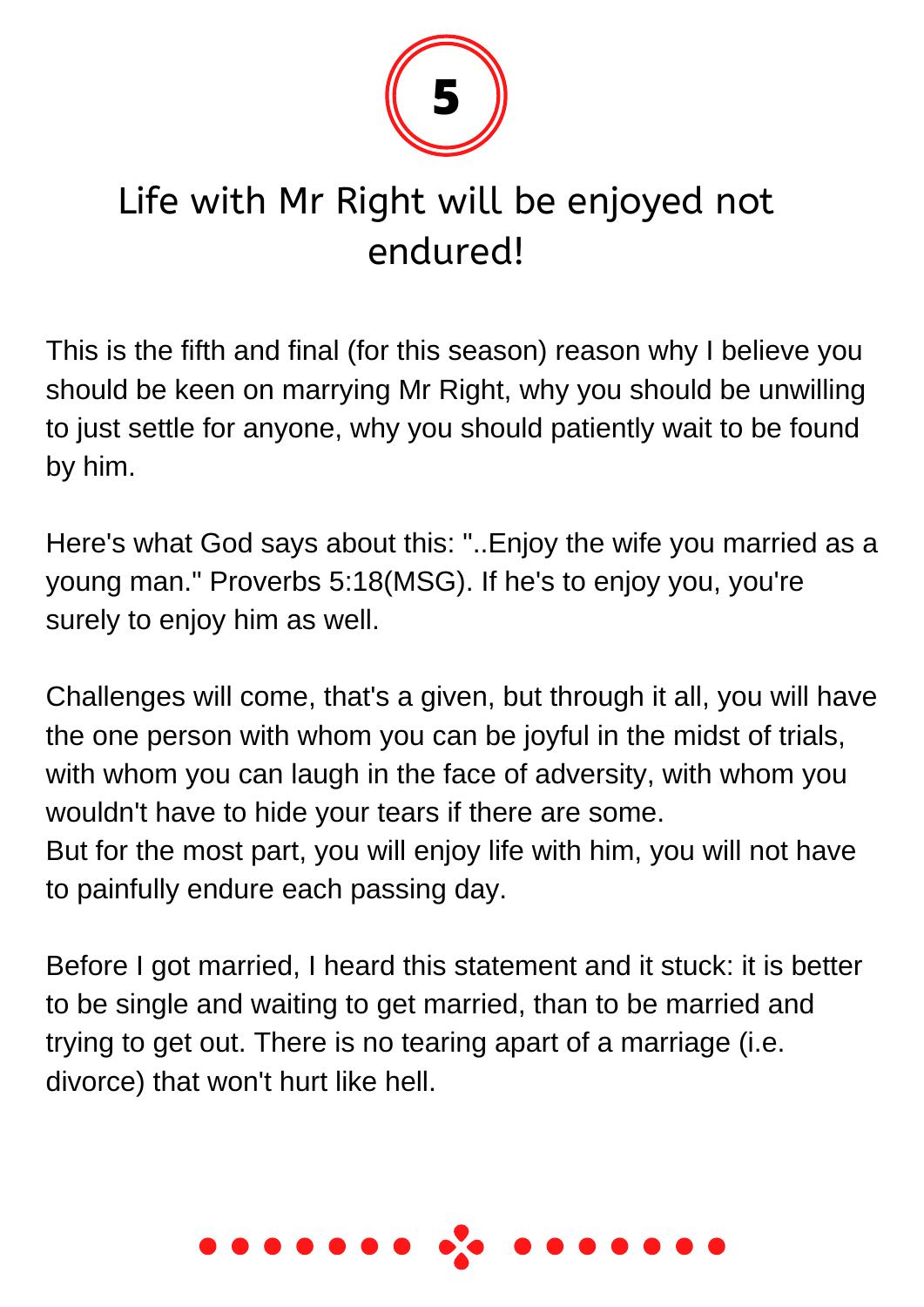

### Life with Mr Right will be enjoyed not endured!

Most people rush into marriage because they want to enjoy their spouse, but if you rush to choose Mr wrong, you will find yourself enduring instead. So, wait and ensure (by putting facts over feelings) that this person is the right one for you!

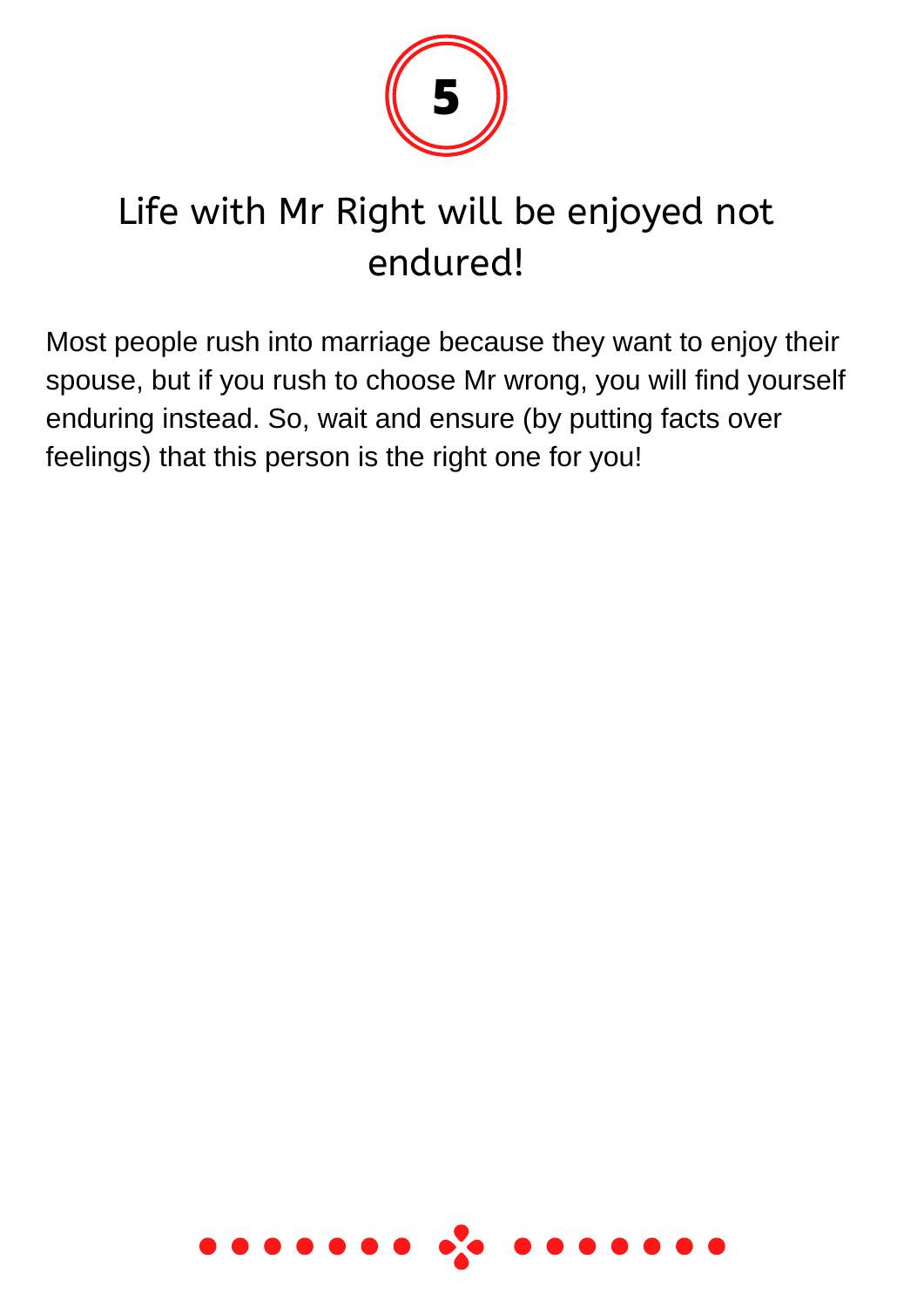### **In Conclusion...**

If you settle down and think deep about this matter, I'm sure you will realize other strong, personal reasons why you shouldn't settle for just any how guy.

No matter how far you've gone with the wrong guy, it cannot compare to the number of years you have left on earth to be married to him. Be wise, run in the opposite direction before it's too late. After the vows are said, it's too late to complain.

In case you're wondering, "how do I know if this guy is right or wrong for me?". That's something I can help you with.

I am hosting a webinar titled: HOW TO KNOW YOUR MR RIGHT. Of course, I cannot teach it all in one webinar, but it would get you started and lay a solid foundation for the kind of courtship and marriage you desire.

Click LINK BELOW to watch it today! <https://mailchi.mp/6d5e464210d4/howtoknowyourmrright>

Let me know how this book has blessed you, by sending me your comments at omowonuolaomoghene@gmail.com.

God bless you.